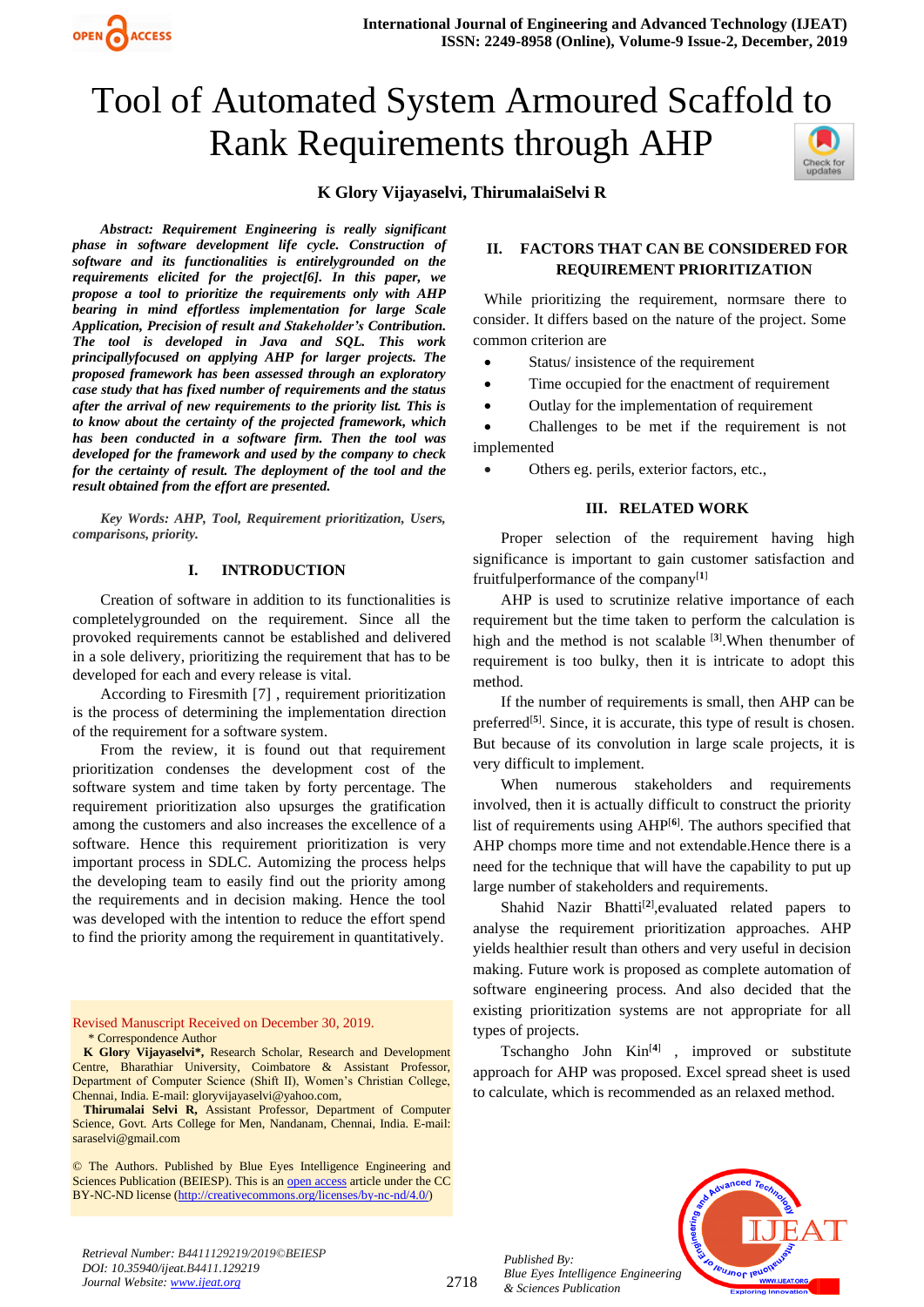## **IV. HUMAN INVOLVEMENT AND THE REQUIREMENT PRIORITIZATION**

The prioritization procedure makes the user to involve in the developmental process. Since the user's involvement throughout the development of the software is considered as very important, the HCC Model [8] is proposed with the user involvement and human inducement as a research work.



**Figure 1 . New Proposed HCC Model**

Including stakeholders in all the chapters helps the fruitful implementation of required requirement at required period. It lessens the software letdown. This also supports to manage the resources with bestconsumption which is very important in this current competitive world.

But collecting and consolidating the requirement prioritization from diverse stakeholder is problematic. Within the specified time, the priority list has to be prepared. Hence human inducement is very much important in this process to make the stakeholders to participate in the work interestingly.

## **V. AHP METHOD**

In AHP, one compares all the probable pairs of requirements to find out well-organized list of the requirements according to their consequence. Usually the values 1, 3, 5,7 and 9 is used, where 1 denotes alike importance and 9 represents tremendously high importance. During the headway, if *i*number of requirements are elicited, *i*×(i−1)/ 2 comparisons want to be completed, which for the application with huge number of requirements results in scuffle. The result is a set of requirements prioritized along a measure. The AHP combines multidimensional scales of measurement into a one-dimensional scale of significances. AHP is highly trustworthy, since the great level of redundancy in the pair wise comparisons makes the process resistant to comparison errors. Another advantage is the fact that the standards assigned in the pair wise comparisons are based on familiarity, observation and real data. Thus, AHP can handle both the qualitative and the quantitative facets of a decision problem. As a result, the fact that the resulting priorities are related and based on a scale certificates useful valuations of the requirements. The elicited value m*ij*is inserted in the corresponding cell of the matrix  $(m_i, m_j)$ , while the cell  $(m_i, j_i)$  is filled with the reciprocal of the value  $m_{ii} = 1/m_{ij}$ 

Hence AHP method is satisfactory with multi criteria decision making. The steps of AHP are as follows:

- **1.** Entryof the criteria
- **2.** Pair wise assessment of criteria for earnestness
- **3.** Building of normalized comparison matrix
- **4.** Amalgamationof matrix
- **5.** Calculation of AHP score (priority) for each criteria

The values used for criterion comparison are

| Value | <b>Description</b>                                                                   |
|-------|--------------------------------------------------------------------------------------|
| T     | Equal weight                                                                         |
| Ш     | First (row) criteria is important<br>than second (column) one.                       |
| v     | First (row) criteria is much more<br>important than second (column) one.             |
| VII   | First (row) criteria is significantly<br>more important than second (column)<br>one. |
| IX    | First (row) criteria is definitely<br>more important than second(column)<br>one.     |

**Table1- Priority Scale**

#### **VI. THE PROPOSED FRAMEWORK**

This paper proposes innovative framework which gears only AHP in all its phases. Because of the precision of the method, the AHP entices more in prioritization. Accuracy is an essential constraint. Others stand in the following. So with this AHP, the framework is planned to prepare the prioritized list. In this work, the parameters considered are number of requirements, number of users, number of comparisons and the priority of the requirement.



*Retrieval Number: B4411129219/2019©BEIESP DOI: 10.35940/ijeat.B4411.129219 Journal Website: [www.ijeat.org](http://www.ijeat.org/)*

2719

*Published By: Blue Eyes Intelligence Engineering & Sciences Publication*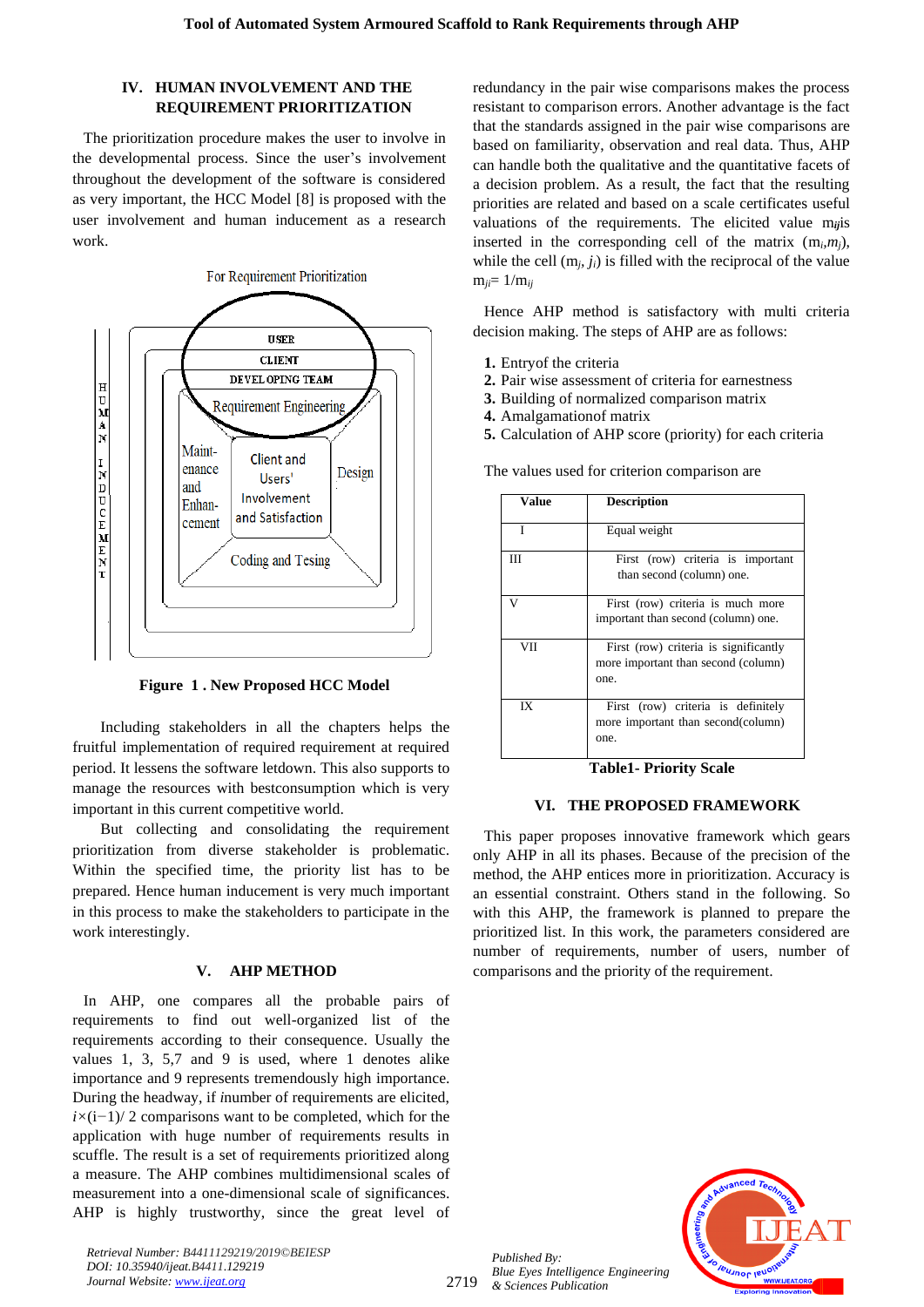



## **Figure 2- Framework**

This framework is to identify the stakeholder's preference on what the system should have from their former implementation to concluding implementation. This ranking will direct the developers to try their finest to satisfy stakeholders by their software. The framework practices only AHP method to find the priority of requirement. It will work for any number of requirements and any number of participants. The quantitative assessments given to the requirement leads to erroneous priority list. Also, those who tangled in this process may not work with curiosity if they will not get any benefit. Considering these limitations, the PAS framework has the parameter 'human inducement' to encourage and involve the stakeholders to participate in the process with enthusiasm. It is designed to give points to the stakeholders for their response given in the AHP sheet. Later, these credits can be used to give profits to the stakeholders involved in the progression.

# **VII. DIFFICULTIES FACED TO COLLECT THE DATA BASED ON THE FRAMEWORK PROPOSED**

**A.** Google Forms wereused for creating surveys for one of my research projects. Easy to use interface makes creating and deploying forms easy.Users can enter their "answer" and it will be submitted into a spreadsheet. The stakeholders' mail id will be collected. They will be provided with the sheet. The forms are integrated with Google Sheets which gives a spreadsheet view of the data collected, making it easy to analyze. Calculations has to be made using the quantitative data collected. It will be easy, if separate account is maintained to all the stakeholders to have their details and credits earned.

Sample google form used

| $\leftarrow$             | $\rightarrow$<br>C                                                                                              |                                                                            |                        |                   | https://docs.google.com/spreadsheets/d/1ANx0IGUHNnPUIDwBLPp2-xXFINkzLOtWXLKhXqw5tfl/edit?ts=5ddab58c#qid=0 |    |             |   |                          |                               |      |
|--------------------------|-----------------------------------------------------------------------------------------------------------------|----------------------------------------------------------------------------|------------------------|-------------------|------------------------------------------------------------------------------------------------------------|----|-------------|---|--------------------------|-------------------------------|------|
| 圕                        | Requirement Prioritization Requirement<br>File                                                                  | Edit View Insert Format Data Tools Add-ons Help Lastedit was 5 minutes ago |                        |                   |                                                                                                            |    |             |   |                          |                               |      |
|                          | い ~ ● ₱│100% ~│\$ % .0_00_123~│ Default(AtL ~│10 - ▽ B / <del>\$</del> A │ �े 田 ⊞ ▽ │ H ~ →  ├~ ♡ ~│ 6D 圓 国 ▽ ~ |                                                                            |                        |                   |                                                                                                            |    |             |   |                          |                               |      |
| fx                       | Requirements(Criteria)                                                                                          |                                                                            |                        |                   |                                                                                                            |    |             |   |                          |                               |      |
|                          | A                                                                                                               | B                                                                          | c                      | Ð                 | E                                                                                                          | F. | $\mathsf G$ | н |                          | J                             | K.   |
|                          | Requirements (Criteria)                                                                                         | Attendance entry                                                           | <b>Attendance View</b> | <b>Mark Entry</b> | <b>Staff Registration</b>                                                                                  |    |             |   |                          |                               |      |
| $\overline{\phantom{a}}$ | Attendance entry                                                                                                |                                                                            |                        | g                 | 0.11                                                                                                       |    |             |   |                          |                               |      |
| $\overline{3}$           | <b>Attendance View</b>                                                                                          | 0.111111111                                                                |                        |                   | 011                                                                                                        |    |             |   |                          |                               |      |
| 4                        | <b>Mark Entry</b>                                                                                               | 0.111111111                                                                | 0.1428571429           |                   | 0.11                                                                                                       |    |             |   |                          |                               |      |
| 5                        | <b>Staff Registration</b>                                                                                       | 9.090909091                                                                | 9.090909091            | 9,090909091       |                                                                                                            |    |             |   |                          |                               |      |
| ĥ                        |                                                                                                                 |                                                                            |                        |                   |                                                                                                            |    |             |   |                          |                               |      |
| $\tau$                   |                                                                                                                 |                                                                            |                        |                   |                                                                                                            |    |             |   | Scale                    | tow wise importantumn wise im |      |
| $\overline{a}$           |                                                                                                                 |                                                                            |                        |                   |                                                                                                            |    |             |   | Equally used             |                               |      |
| $\overline{a}$           |                                                                                                                 |                                                                            |                        |                   |                                                                                                            |    |             |   | Moderately Freque        | 3                             | 0.33 |
| 10                       |                                                                                                                 |                                                                            |                        |                   |                                                                                                            |    |             |   | <b>Strongly Frequent</b> | Š                             | 0.2  |
| 11                       |                                                                                                                 |                                                                            |                        |                   |                                                                                                            |    |             |   | Very Strongly Fred       | þ,                            | 0.14 |
| 12                       |                                                                                                                 |                                                                            |                        |                   |                                                                                                            |    |             |   | <b>Extremely Frequen</b> | 9                             | 0.11 |

## **Figure 3 – Google form**

**B.** Through Sheet (Hard copy). A sheet with AHP table is used. It is circulated among the stakeholders to collect the data. This resulted in time consuming and more effort. Then the data has to be feed in the system for further calculation and decision making. The stakeholder no need to fill the shaded cell. After collecting the data in the sheet, formula in Excel is used to perform calculation.

| Requirements   | R1           | R <sub>2</sub> | R <sub>3</sub> | R <sub>4</sub> | R <sub>5</sub> | R <sub>6</sub> | R7    | R8    | R <sub>9</sub> | R10   | R11   | R12  |
|----------------|--------------|----------------|----------------|----------------|----------------|----------------|-------|-------|----------------|-------|-------|------|
| R1             | $\mathbf{1}$ | 9              | 9              | 9              | 9              | 9              | 9     | 9     | 9              | 9     | 9     | 9    |
| R <sub>2</sub> | 0.11         | 1.00           | 9.00           | 9.00           | 7.00           | 9.00           | 9.00  | 9.00  | 9.00           | 9.00  | 9.00  | 9.00 |
| R <sub>3</sub> | 0.11         | 0.11           | 1.00           | 9.00           | 3.00           | 3.00           | 7.00  | 5.00  | 7.00           | 5.00  | 7.00  | 9.00 |
| R <sub>4</sub> | 0.11         | 0.11           | 0.11           | 1.00           | 5.00           | 3.00           | 7.00  | 9.00  | 3.00           | 0.20  | 9.00  | 9.00 |
| R <sub>5</sub> | 0.11         | 0.14           | 0.33           | 0.20           | 1.00           | 9.00           | 7.00  | 7.00  | 7.00           | 0.11  | 9.00  | 9.00 |
| R <sub>6</sub> | 0.11         | 0.11           | 0.33           | 0.33           | 0.11           | 1.00           | 7.00  | 3.00  | 7.00           | 0.11  | 9.00  | 9.00 |
| R7             | 0.11         | 0.11           | 0.14           | 0.14           | 0.14           | 0.14           | 1.00  | 0.33  | 5.00           | 0.33  | 7.00  | 9.00 |
| R8             | 0.11         | 0.11           | 0.20           | 0.11           | 0.14           | 0.33           | 3.03  | 1.00  | 7.00           | 0.11  | 9.00  | 9.00 |
| R <sub>9</sub> | 0.11         | 0.11           | 0.14           | 0.33           | 0.14           | 0.14           | 0.20  | 0.14  | 1.00           | 0.11  | 9.00  | 9.00 |
| R10            | 0.11         | 0.11           | 0.20           | 5.00           | 9.09           | 9.09           | 3.03  | 9.09  | 9.09           | 1.00  | 9.00  | 9.00 |
| R11            | 0.11         | 0.11           | 0.14           | 0.11           | 0.11           | 0.11           | 0.14  | 0.11  | 0.11           | 0.11  | 1.00  | 7.00 |
| R12            | 0.11         | 0.11           | 0.11           | 0.11           | 0.11           | 0.11           | 0.11  | 0.11  | 0.11           | 0.11  | 0.14  | 1.00 |
| Total          | 2.22         | 11.14          | 20.72          | 34.34          | 34.85          | 43.93          | 53.51 | 52.79 | 64.31          | 25.19 | 87.14 | 98   |

**Table 2 – Priority given for all requirements by a single user**



*Retrieval Number: B4411129219/2019©BEIESP DOI: 10.35940/ijeat.B4411.129219 Journal Website: [www.ijeat.org](http://www.ijeat.org/)*

*Published By:*

*& Sciences Publication*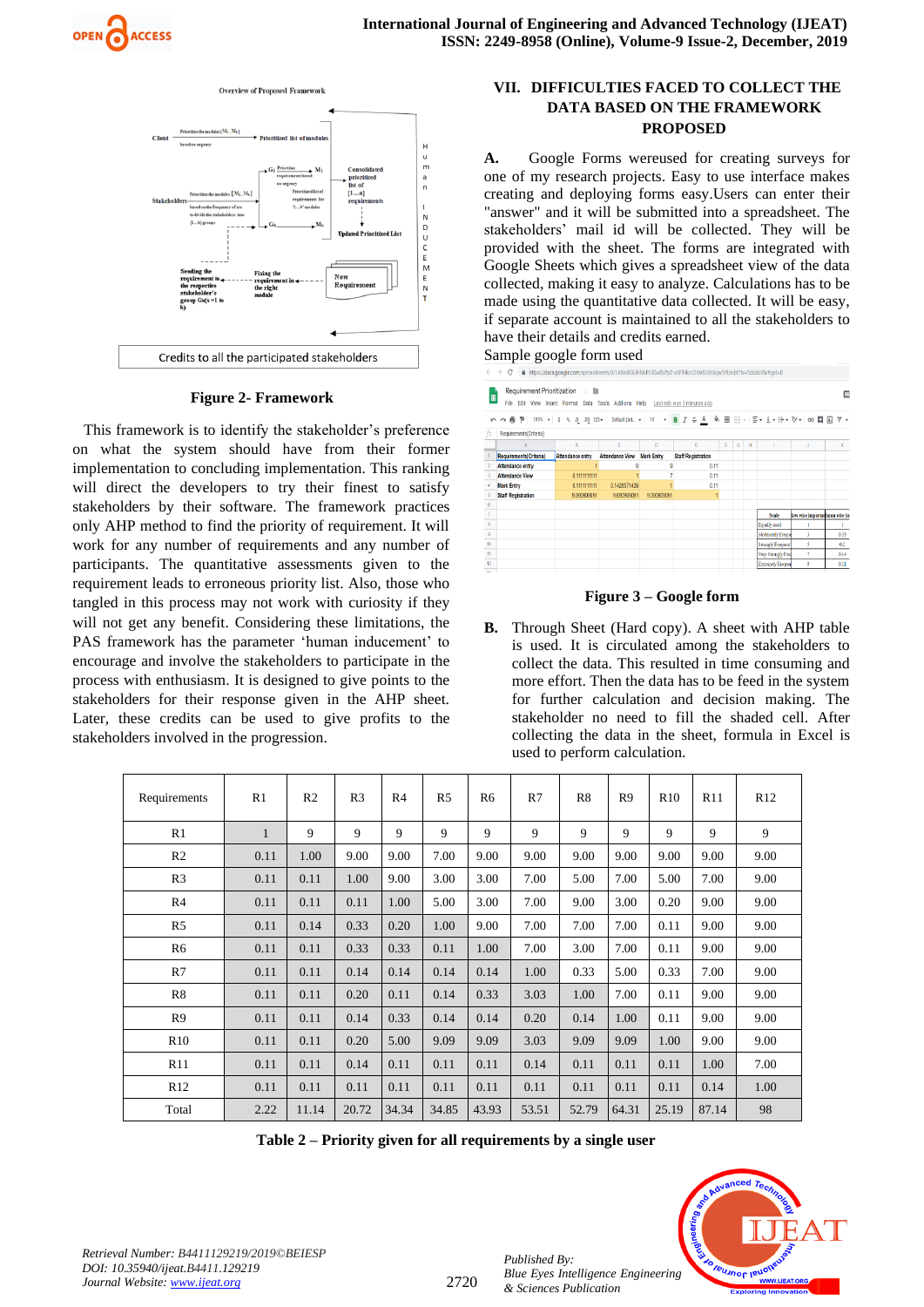**C.** Using Excel.Thenormalization of AHP is made in excel using formulae.All the other following calculations to select the precise end user to prioritize the requirements and the priority list generation are made manually in the Excel, which is also a tedious job.

|    | 目のペード                                                    |                     |                                                                                                                                    |                            |                                                                                                                                   |                             |             |                      | M1 - Facel                              |        |                     |                                                         |                  |                           | Sign in            | $\mathbf{a}$   |                                                              | п                   | $\times$                      |
|----|----------------------------------------------------------|---------------------|------------------------------------------------------------------------------------------------------------------------------------|----------------------------|-----------------------------------------------------------------------------------------------------------------------------------|-----------------------------|-------------|----------------------|-----------------------------------------|--------|---------------------|---------------------------------------------------------|------------------|---------------------------|--------------------|----------------|--------------------------------------------------------------|---------------------|-------------------------------|
|    | File<br>Home.                                            | Insert              | Page Leyout                                                                                                                        | Formulas                   | Data<br>Review                                                                                                                    | View                        | Help        | o                    | Tell me what you want to do             |        |                     |                                                         |                  |                           |                    |                |                                                              | $Q$ . Shere         |                               |
|    | Calibri<br>h.<br>Paste<br>$B$ $I$<br>Clicboard<br>$\sim$ | Font                | $\vee$ 11 $\vee$ A <sup>'</sup> A <sup>'</sup><br>$\mathsf{U} \cdot \mathsf{H} \cdot \mathsf{O} \cdot \mathsf{A} \cdot \mathsf{I}$ | $\sim$                     | $=$ = = $\phi$ .<br>$\equiv \equiv \equiv \equiv \equiv \boxdot \otimes \text{Mergr} \ \& \ \text{Center} \ \ \text{\textdegree}$ | Alignment                   | # Wrap Text | rs.                  | General<br><b>平</b> % , 2 % %<br>Number | $\sim$ |                     | Conditional Format as<br>Formatting - Table -<br>Styles | Cell<br>Styles - | 됍<br>Insert<br>÷<br>Cells | E<br>Delete Format | Σ<br>급.<br>. د | $A_{\rm w}$<br>Sort & Find &<br>Filter - Select -<br>Editing |                     | $\widehat{\phantom{a}}$       |
| E8 | $\sim$ .                                                 | X<br>$\mathcal{A}$  | fr.                                                                                                                                | $=SUM(E4:E7)$              |                                                                                                                                   |                             |             |                      |                                         |        |                     |                                                         |                  |                           |                    |                |                                                              |                     | v                             |
|    | A                                                        | $\mathbb{R}$        | C                                                                                                                                  | D                          |                                                                                                                                   |                             | G           |                      |                                         |        |                     |                                                         | M                | N                         | $\circ$            | p              | $\circ$                                                      | $\mathsf{R}$        | ×                             |
|    | <b>Module 1- Aptitude Test</b>                           |                     |                                                                                                                                    |                            |                                                                                                                                   |                             |             | <b>Normalisation</b> |                                         |        |                     |                                                         |                  |                           |                    |                |                                                              |                     |                               |
|    | <b>Requirements</b>                                      |                     | Logical and<br><b>Technical Numerical</b><br>Test(R1) Aptitude (R2)                                                                | Question<br>Papers<br>(R3) | Mock<br>Test (R4)                                                                                                                 |                             |             |                      |                                         |        |                     | Requirem Technical Logical an Question Mock Test Total  |                  | Average                   |                    |                |                                                              |                     |                               |
|    | Technical<br>Test(R1)                                    | 1                   |                                                                                                                                    |                            | 0.11                                                                                                                              |                             |             | Technical            | 0.09                                    | 0.21   | 0.32                | 0.08                                                    | 0.72             | 0.18                      |                    |                |                                                              |                     |                               |
|    | <b>Logical and</b><br>Numerical<br>Aptitude(R2)          | 0.33                |                                                                                                                                    |                            | 0.11                                                                                                                              |                             |             | Logical and          | 0.03                                    | 0.08   | 0.23                | 0.08                                                    | 0.42             | 0.10                      |                    |                |                                                              |                     |                               |
|    | Question<br>6 Papers(R3)                                 | 0.14                | 0.2                                                                                                                                |                            | 0.11                                                                                                                              |                             |             | Question             | 0.01                                    | 0.02   | 0.05                | 0.08                                                    | 0.16             | 0.04                      |                    |                |                                                              |                     |                               |
|    | Mock Test(R4)                                            | 9.09                | 9.09                                                                                                                               | 9.09                       |                                                                                                                                   |                             |             | <b>Mock Test</b>     | 0.86                                    | 0.68   | 0.41                | 0.75                                                    | 2.71             | 0.68                      |                    |                |                                                              |                     |                               |
|    | Total<br>Sheet1<br>$\leftarrow$                          | 10.57               | 13.29<br>Sheet1 (2) Sheet1 (3)                                                                                                     | 22.09                      | 1.33<br>Sheet2 Sheet3                                                                                                             | $\left( \widehat{+}\right)$ |             | Total                | 1.00                                    | 1.00   | 1.00<br>$  \cdot  $ | 1.00                                                    | 4.00             | 1.00                      |                    |                |                                                              |                     | ٠<br>$\overline{\phantom{a}}$ |
|    |                                                          |                     |                                                                                                                                    |                            |                                                                                                                                   |                             |             |                      |                                         |        |                     |                                                         |                  | People                    |                    |                |                                                              | ÷                   | 102%                          |
|    |                                                          | Type here to search |                                                                                                                                    |                            | o                                                                                                                                 |                             |             | ٠                    |                                         |        |                     |                                                         |                  |                           |                    |                | ENG                                                          | 03/23<br>10-12-2019 | 啺                             |

**Figure 4 - Excel sheet (AHP)**

## **VIII.THE TOOL**

The tool is developed with Java and SQL. The developed web tool will be very helpful for the developers in finding the priority among the requirements. The architectural view of the proposed tool



**Figure 5 – Architecture of the tool**

# **A. Advantages of Using tool**

1. Capability to help decision makers to select the suitable requirement for development

2. Flexible and quantitative decision analysis tool. Quantitative verdict

3. Capability to select best substitute under dynamically changing circumstances

- 4. Numerous inputs can be considered
- 5. Ability to handle interrelationship among criteria
- 6. Capacity to deal with large scale problems
- 7. Better communication with stakeholders
- 8. Remote working
- 9. Easy document sharing
- 10. No need of space in the hardware.

# **B. GUI of tool**

First, the company has to register and login. Then the development team has to select the project from menu(new/existing), add the details about the project , clients and the end users.



**Figure 6- Home page**

| Infotech       |                 | SHENS- |
|----------------|-----------------|--------|
|                | Add New Project |        |
| Project Name:  | Automation      |        |
| No.of Modules: | $\overline{3}$  |        |
| Module 1       | Attendance      |        |
| Module 2       | Exam            |        |
| Module 3       | Mark            |        |
|                | Add             |        |

# **Figure 7 – Interface to add the project**

| <b>Project Name:</b>   | Automation                   |
|------------------------|------------------------------|
| Module 1               |                              |
| Requirements 1:        | Staff Registering the Studer |
| Requirements 2:        | Entering the attendance      |
| Requirements 3:        | Attendance Report            |
| Requirements 4:        | Contonation Calculation      |
| Module 2               |                              |
| Requirements 1:        | Time Tahle                   |
| <b>Requirements 2:</b> | Room Allotment               |
| Requirements 3:        | Paper Correction             |
| Requirements 4:        | Invigilation                 |

**Figure 8 – Requirement specification page**

After submitting the details, first the modules will be sent to the clients and end users for prioritization

## Add Client & End Lleeve

| Project Name: Automation |                  |                  |            |
|--------------------------|------------------|------------------|------------|
| No.of Clients: 2         |                  |                  |            |
| <b>Client 1</b>          |                  |                  |            |
| Email ID                 | madhu@gmail.com  | Mobile<br>Number | 7299913961 |
| Client <sub>2</sub>      |                  |                  |            |
| Fmail ID                 | padma@gmail.com  | Mobile<br>Number | 8877665544 |
|                          |                  |                  |            |
| No.of End                | $\overline{21}$  |                  |            |
| Users:                   |                  |                  |            |
| <b>Fnd Users 1</b>       |                  |                  |            |
| Email ID                 | reshma@omail.com | Mobile<br>Number | 2233445566 |
| <b>Fnd Users 2</b>       |                  |                  |            |
| Email ID                 | nive@gmail.com   | Mobile           | 8877665533 |
|                          |                  | Number           |            |
| <b>Find Users 3</b>      |                  |                  |            |
|                          |                  | -- - -           |            |

# **Figure 9 – Stakeholder specification page**





2721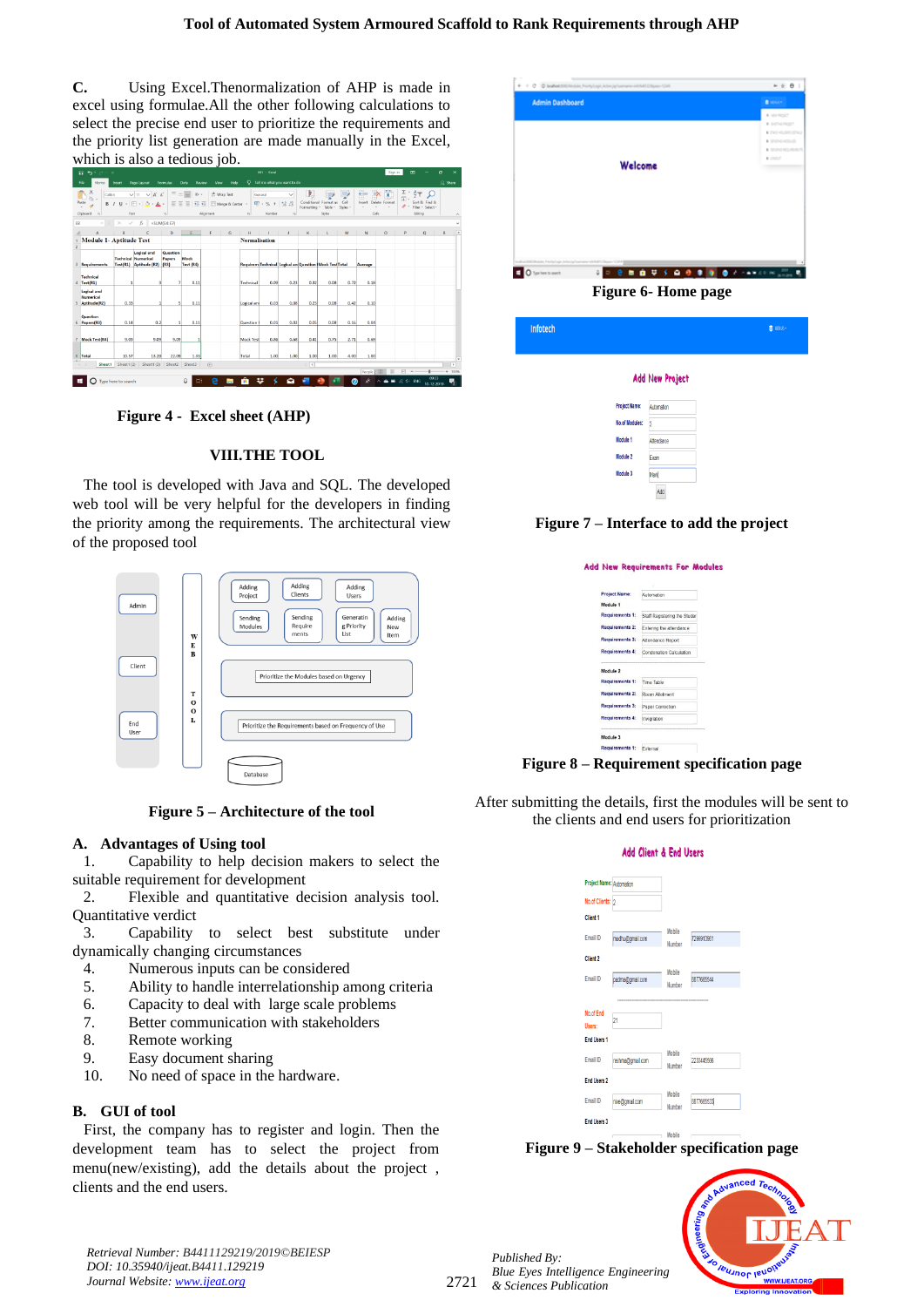

Along with the AHP sheet, guidance to fill the cell will also be there. To encourage the responders to fill the data in the sheet, credits will be provided. Those credits will be later on used to reward the responders. This is to induce the participation of stakeholders. After receiving the responses, the admin will decide the completion of this process by clicking entry completed. After this process, no response from the user will be accepted.

Calculations will be performed by the tool and then the users will be selected for the modules. After this phase, the requirements of the modules will be send to the respective group of users. Again, after receiving the response from the end users, the requirements will be prioritized and the list will be generated.

| Infotech-Credits(0)           |   |                                          |                  |            |                                        | <b>CENENUS-</b> |  |
|-------------------------------|---|------------------------------------------|------------------|------------|----------------------------------------|-----------------|--|
|                               |   |                                          | <b>AHP Sheet</b> |            |                                        |                 |  |
| Scale                         |   | Row Wise Important Column Wise Important |                  |            | Fill the cells With the Suitable Value |                 |  |
| <b>Equally Used</b>           | 1 |                                          |                  | Criteria   | Attendance Exam Mark                   |                 |  |
| <b>Moderately Frequent</b>    | 3 | 0.33                                     |                  | Attendance |                                        |                 |  |
| <b>Strongly Frequent</b>      | 5 | 0.2                                      |                  | Exam       |                                        |                 |  |
| <b>Very Strongly Frequent</b> | 7 | 0.14                                     |                  | Mark       |                                        |                 |  |
| <b>Extremely Frequent</b>     | 9 | 0.11                                     |                  |            |                                        |                 |  |

## **Figure 10 – AHP sheet to stakeholders**

Till the list is generated, the status of the project will be 'in-progress'. Once the list is generated, the status will be 'completed'. The admin can view the priority list and select the requirements for the development. Those selected requirements will be removed from the list.

The 'add' option in the 'action' is used to add new requirements in the module of the project. Automatically, that requirement will be send to the respective group of users. Again, the process continues till the updated version of the priority list is generated.

| Infotech<br><b>IBI</b> MONATO |                     |                      |                  |     |                   |  |  |  |
|-------------------------------|---------------------|----------------------|------------------|-----|-------------------|--|--|--|
| <b>Existing Project List</b>  |                     |                      |                  |     |                   |  |  |  |
|                               |                     |                      |                  |     |                   |  |  |  |
| _<br>161                      | <b>Project Name</b> | <b>Mudules Count</b> | <b>Blue Lake</b> |     | <b>Author:</b>    |  |  |  |
| ×                             | Login Centgen       | ä.                   | Completed        | Add | Printering G.Ind. |  |  |  |



| Requirements<br><b>Users Value</b><br>6.06<br>1<br>$\overline{\mathbf{z}}$<br>3.88<br>з<br>2.20<br>10<br>2.16<br>5<br>1.66<br>1.51<br>4<br>9<br>1.09<br>6<br>1.03<br>8<br>0.82<br>$\overline{\phantom{a}}$<br>0.67<br>11<br>0.31 |    | <b>Priority List</b> |  |
|----------------------------------------------------------------------------------------------------------------------------------------------------------------------------------------------------------------------------------|----|----------------------|--|
| 1<br>$\overline{\phantom{a}}$                                                                                                                                                                                                    | ID |                      |  |
| $\overline{\mathbf{z}}$<br>з<br>$\overline{a}$<br>6<br>6<br>8<br>9                                                                                                                                                               |    |                      |  |
|                                                                                                                                                                                                                                  |    |                      |  |
|                                                                                                                                                                                                                                  |    |                      |  |
|                                                                                                                                                                                                                                  |    |                      |  |
|                                                                                                                                                                                                                                  |    |                      |  |
|                                                                                                                                                                                                                                  |    |                      |  |
|                                                                                                                                                                                                                                  |    |                      |  |
|                                                                                                                                                                                                                                  |    |                      |  |
|                                                                                                                                                                                                                                  |    |                      |  |
|                                                                                                                                                                                                                                  | 10 |                      |  |
|                                                                                                                                                                                                                                  | 11 |                      |  |

**Figure 12 – Priority list**

#### **C. Result of the Experiment**

The result obtained through framework(Excel sheet is used) and the tool is compared.

| S.No.          | Requirement<br>ID                         |
|----------------|-------------------------------------------|
| $\mathbf{1}$   | R <sub>1</sub>                            |
| $\mathfrak{2}$ | R <sub>2</sub>                            |
| 3              | R <sub>3</sub>                            |
| $\overline{4}$ | R 10                                      |
| 5              | R 5                                       |
| 6              | R <sub>4</sub>                            |
| 7              | R <sub>9</sub>                            |
| 8              | R 6                                       |
| 9              | $R_8$                                     |
| 10             | R <sub>7</sub>                            |
| 11             | R 11                                      |
| 12             | R 12                                      |
|                | <b>Figure 3 Through framework - Excel</b> |

The result obtained by using Excel sheet is in Fig 13 and the result obtained from the tool is given in fig 12.

Comparison of results obtained (by proposed framework) using Excel sheet and the tool



## **Figure 13 – Comparison of framework(Excel) and tool**

 Framework in Fig 14 refers using Excel and the tool refers the result obtained by the tool developed

#### **D. Com**p**arison of AHP and the Tool**

Through the experiment, AHP and the tool was compared considering the following criteria. The experience and the result received is considered to compare them both (Table 4)



*Published By:*

*& Sciences Publication*